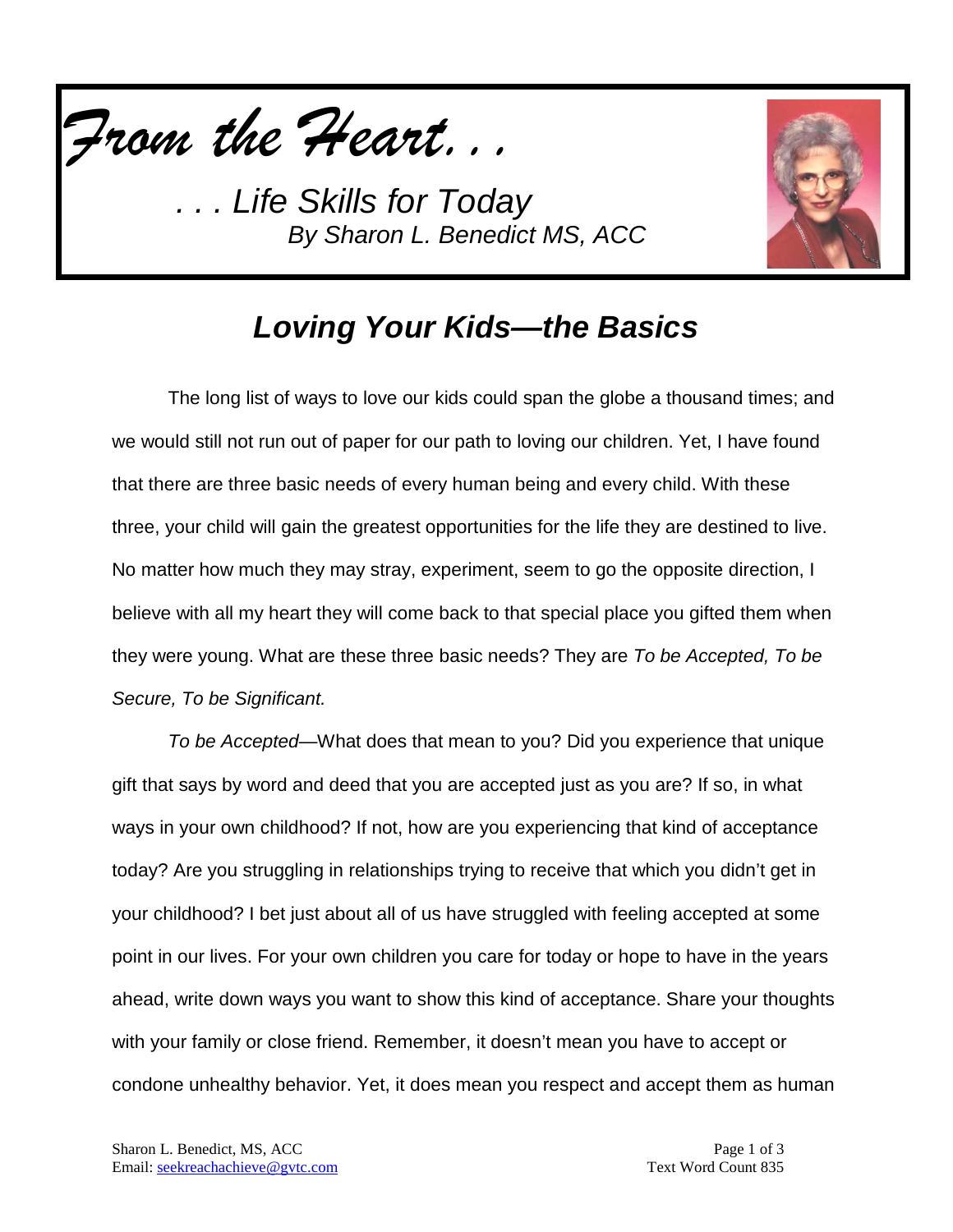beings just as they are in their own special uniqueness; and they know it by your words and actions.

*To be Secure—*What does this mean to you? In this complicated world we live in, this is a hard one to hold onto. From a very slight offense to the ever present dangers of terrorism throughout the world, how do any of us really feel secure? Maybe it just begins with where your security rests. For most of us, it is in faith, family, and friendship. Yet, as parents it all really began right at home with our own childhood years and how we now help our own children feel secure each day. Take a moment right now and write down ways you felt secure in your own childhood and ways you want to gift your children the kind of security you know they need.

*To be Significant—*What does this also mean to you? As adults, we tend to run a fast-track life racking up points toward feeling significant about our profession and our personal lives. We tend to place our identity squarely on what "we do", not "who we are." When we live our lives in only the "doing" we miss out on seeing how really significant we are just as human beings on this planet. Do you believe you are placed here for a purpose? Do you know what it is in general and specific ways? Take another moment and write down your thoughts. Share them also with your family or close friend. Then place on a card to keep with you five ways you have been told you are significant, not just by the "doing" but even more by just the "being" you. Read the list often, particularly when you feel down about yourself or a situation.

Add to this card the ways you are also *accepted* and *secure*—keeping this card handy to remind yourself and family how unique and gifted you are. These three basic human needs when met break down every barrier—whether it be race, gender, creed,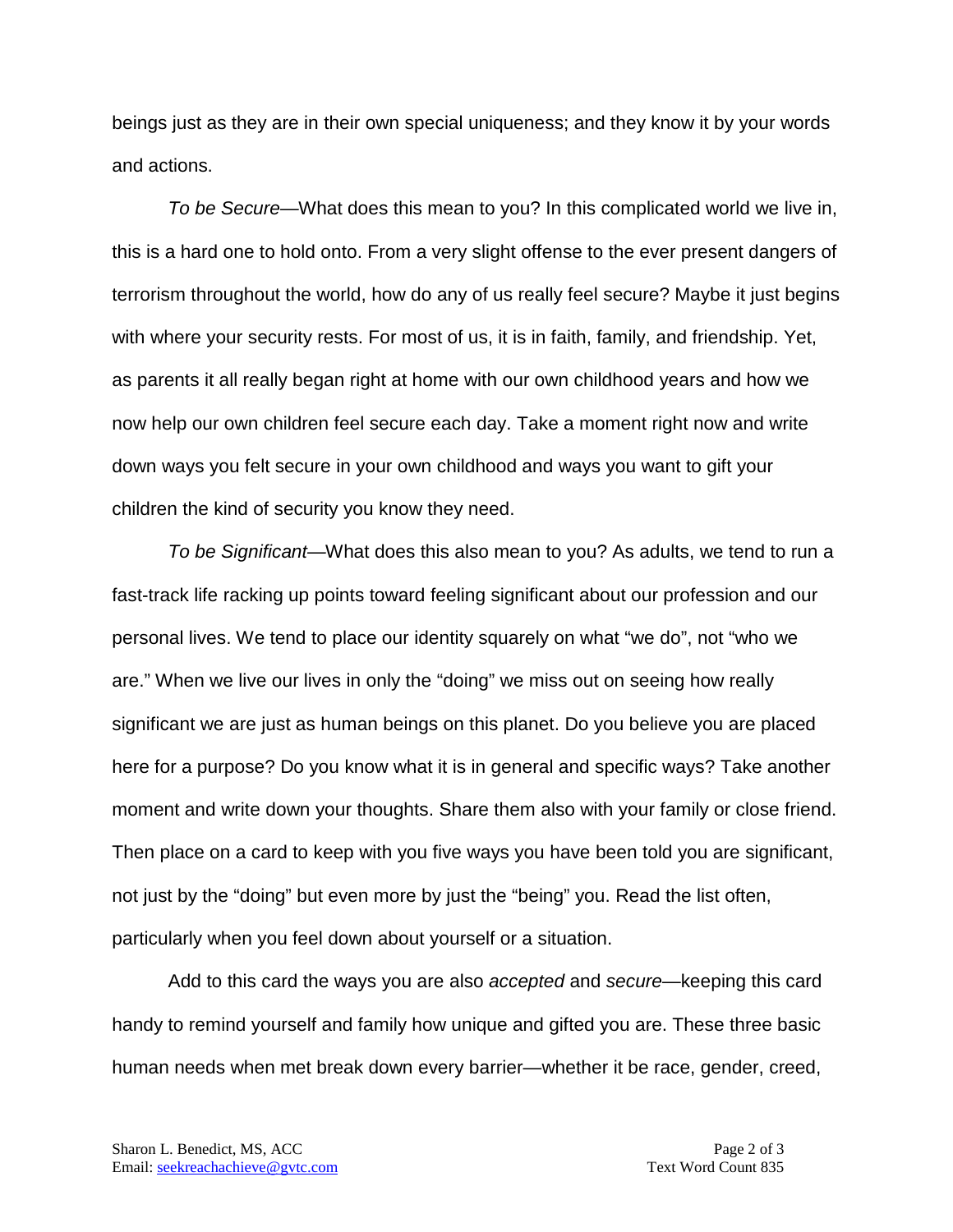politics—any relationship. When these needs are nurtured in your children, they will grow up knowing they can overcome just about any obstacle in their lives. Whether by circumstance or attitude, they will gain a larger perspective of life and relationships. They too will say by word and deed to their own family, friends, neighbors, co-workers you are accepted, you are secure, you are significant.

You will then be offering each person the opportunity to freely choose how to live their lives without strings attached—like trying to control them so you feel, at least, temporarily important in your own eyes. But in the long haul of life, you come up empty and still in need of acceptance, security, and significance yourself. Let's begin to free others to be all they are, rather than what we think they "should" be. Let it be their choice, freely given, freely embraced. And give help whenever requested and possible.

Begin today to give these gifts to your children, your friends, your neighbors and watch the wonder around you happen in the months and years before you. What you will gain is a deep understanding of what unconditional love is all about—with so many surprises along the way. Start today.

--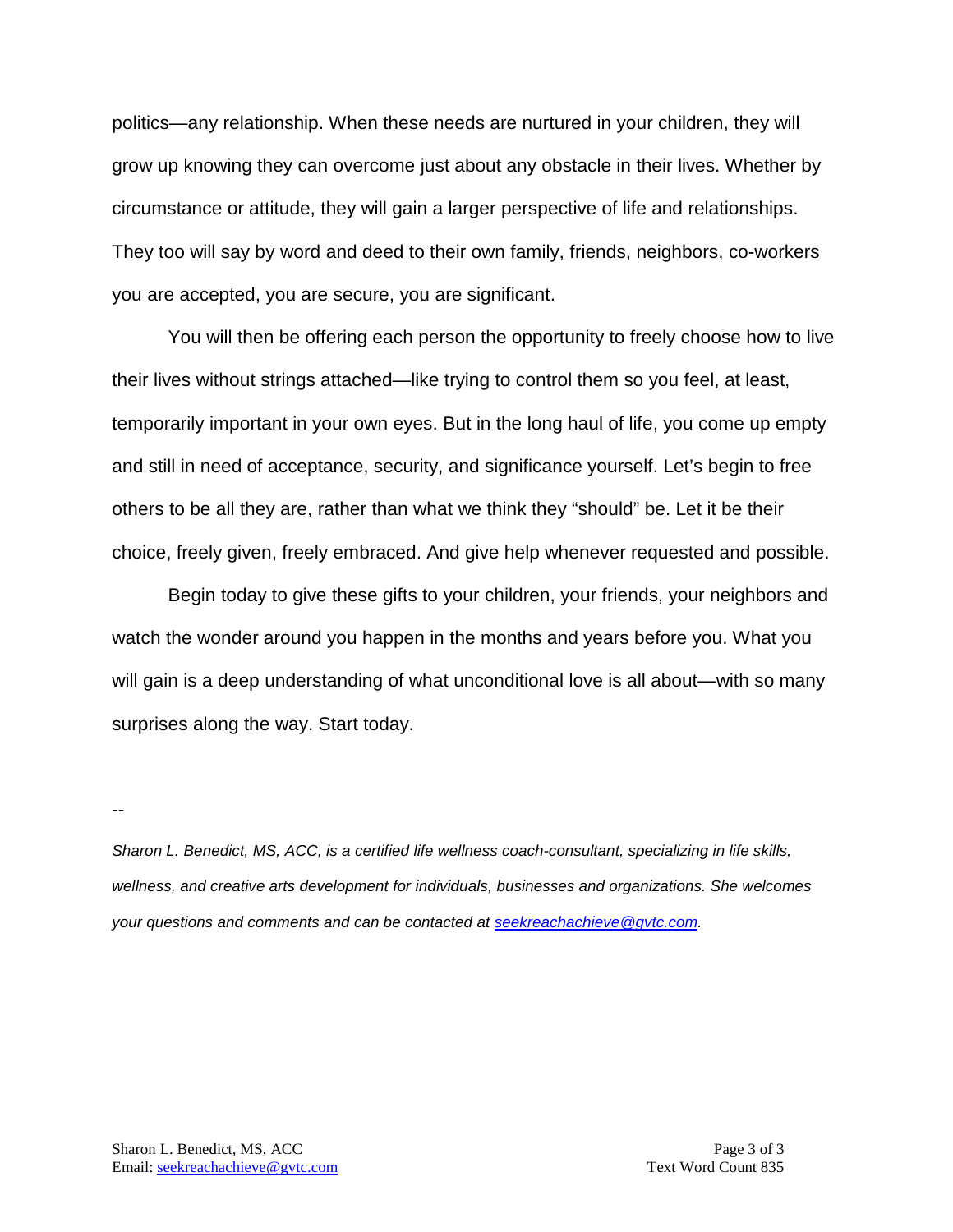

*. Life Skills for Today By Sharon L. Benedict MS, ACC*



## *Festival Fun Your Kids Will Love—Start Planning!*

Would you like your kids to have some great fun while giving them a fantastic opportunity to see, hear, and have their own hands-on experience in the Arts? Well, here is your chance. In the middle of this October 2008, there is going to be one of the best ever *Fall Festival of Arts & Music* right here in the Boerne community, sponsored by the Cibolo Arts Council [\(www.ciboloarts.org\)](http://www.ciboloarts.org/). There is going to be just about every kind of fun art activity for children of all ages—young in years and young at heart. So, sign up, put October 16 through 19 on your calendar, and start planning to have a great 4-day arts event with your family of all ages.

Here is a glimpse of what you and your family will experience throughout these four days of celebrating all the arts in our beautiful Texas Hill Country.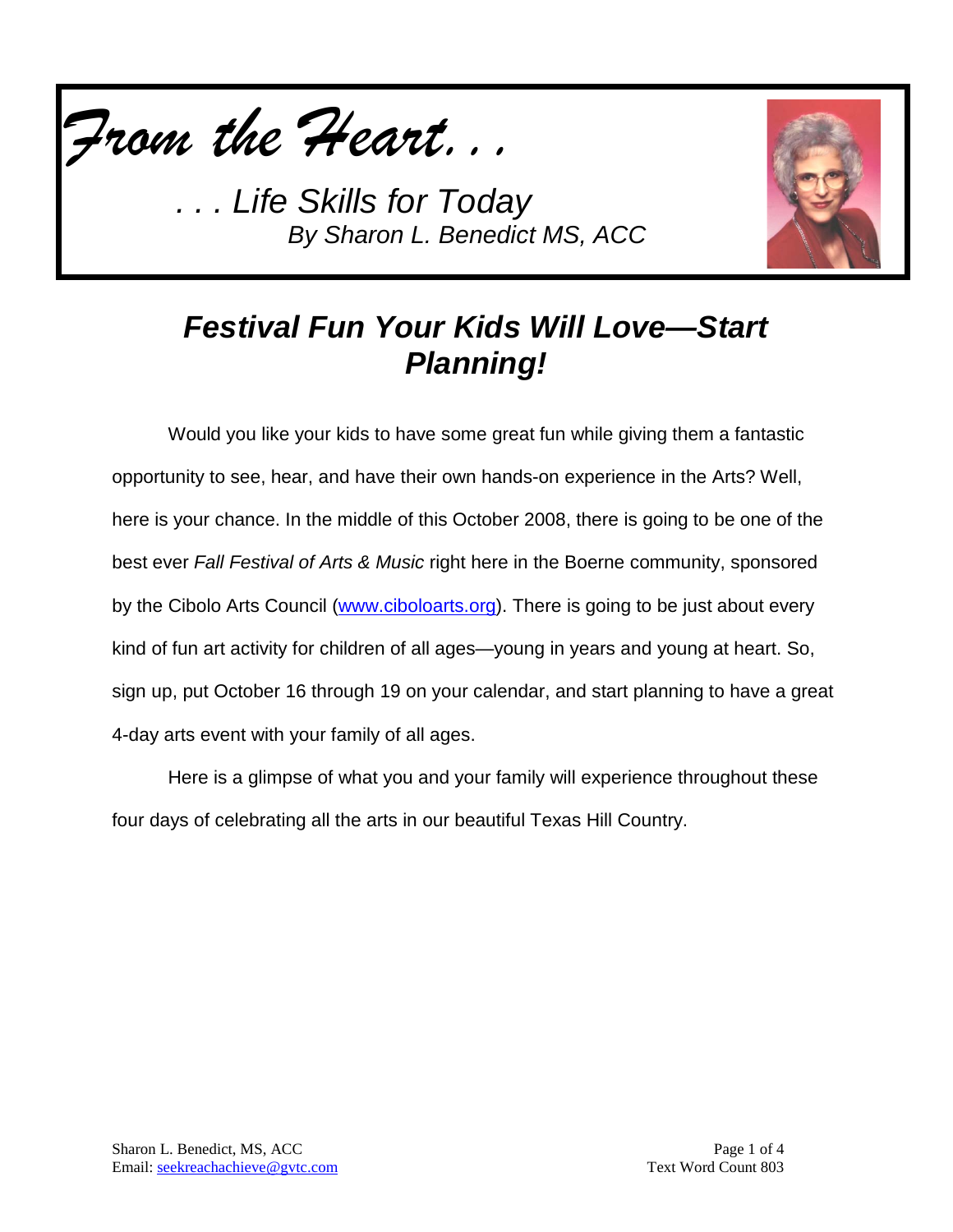| <b>2008 Fall Festival of Arts &amp; Music</b> |                                                                                                                                                                                                                                                                                                                                                                                                                                                                                                                                                                                                                                                                                                                                                                                                                                                               |
|-----------------------------------------------|---------------------------------------------------------------------------------------------------------------------------------------------------------------------------------------------------------------------------------------------------------------------------------------------------------------------------------------------------------------------------------------------------------------------------------------------------------------------------------------------------------------------------------------------------------------------------------------------------------------------------------------------------------------------------------------------------------------------------------------------------------------------------------------------------------------------------------------------------------------|
|                                               | → Thursday, October 16 = Festival Kickoff Celebration 6:30-9:00pm<br>(location: Ye Kendall Inn)<br><b>Culinary Art Wine Dinner &amp; Exclusive Auction</b><br><b>UTSA String Quartet</b><br><b>Exclusive Auction bidding</b>                                                                                                                                                                                                                                                                                                                                                                                                                                                                                                                                                                                                                                  |
|                                               | Friday, October 17 = Hill Country Invitational Art Show Pre-View<br>Party, 6:30-9:00pm (location: Ye Kendall Inn Courtyard & Halle)<br><b>Preview of Invitational Art Show</b><br><b>Boerne Theatre Singers</b><br><b>Music w/ Lil Bit &amp; the Customatics</b><br><b>Raffle Celebration</b>                                                                                                                                                                                                                                                                                                                                                                                                                                                                                                                                                                 |
|                                               | Saturday, October 18 = Children's Activities, Art on the Lawn, &<br>Music on the Square, 9:00am-6:00pm<br><b>Children's Activities - morning hours (location: On the Square)</b><br><b>Chalk Art Contest</b><br><b>Boerne Community Theatre Teen Troupe</b><br><b>Dance Dominion</b><br><b>Cookie decorating</b><br><b>Face painting</b><br><b>Clowning around w/ Clowns</b><br><b>Performance by Karate World</b><br><b>Literary Corner</b><br>Hill Country Invitational Art Show & Art on the Lawn - 10:00am-5:00pm<br>(location: Ye Kendall Halle & Kendall Inn Lawn)<br><b>Culinary Arts Event - afternoon</b> (location: On the Square)<br>Music on the Square - 12 noon-10:30pm (location: On the Square)<br>Redd Volkhardt, Joy Davis, Rafiki Project, Elijah Zane Trio, Mystic<br>Sister, Patrice Pike, Music between featured bands provided by Mike |
|                                               | Vanderberg<br><b>Film = Palo Pinto Gold</b> (location: Old Pool Area on West Side of the<br>Square)<br>Sunday, October 19 = Jazz Brunch & Surprise Finale! 10:00am-<br>5:00pm<br>Jazz Brunch & Ice Carving Demonstration, 10:00am-1:00pm<br>(location: Ye Kendall Inn Courtyard)<br>Hill country Invitational Art Show & Art on the Lawn (con't) - 10:00am-<br><u>5:00pm</u><br><u> Finale! = People's Choice Art Award &amp; 2009 Poster Artist</u> – 5:00pm<br>(location: Ye Kendall Inn Halle)                                                                                                                                                                                                                                                                                                                                                             |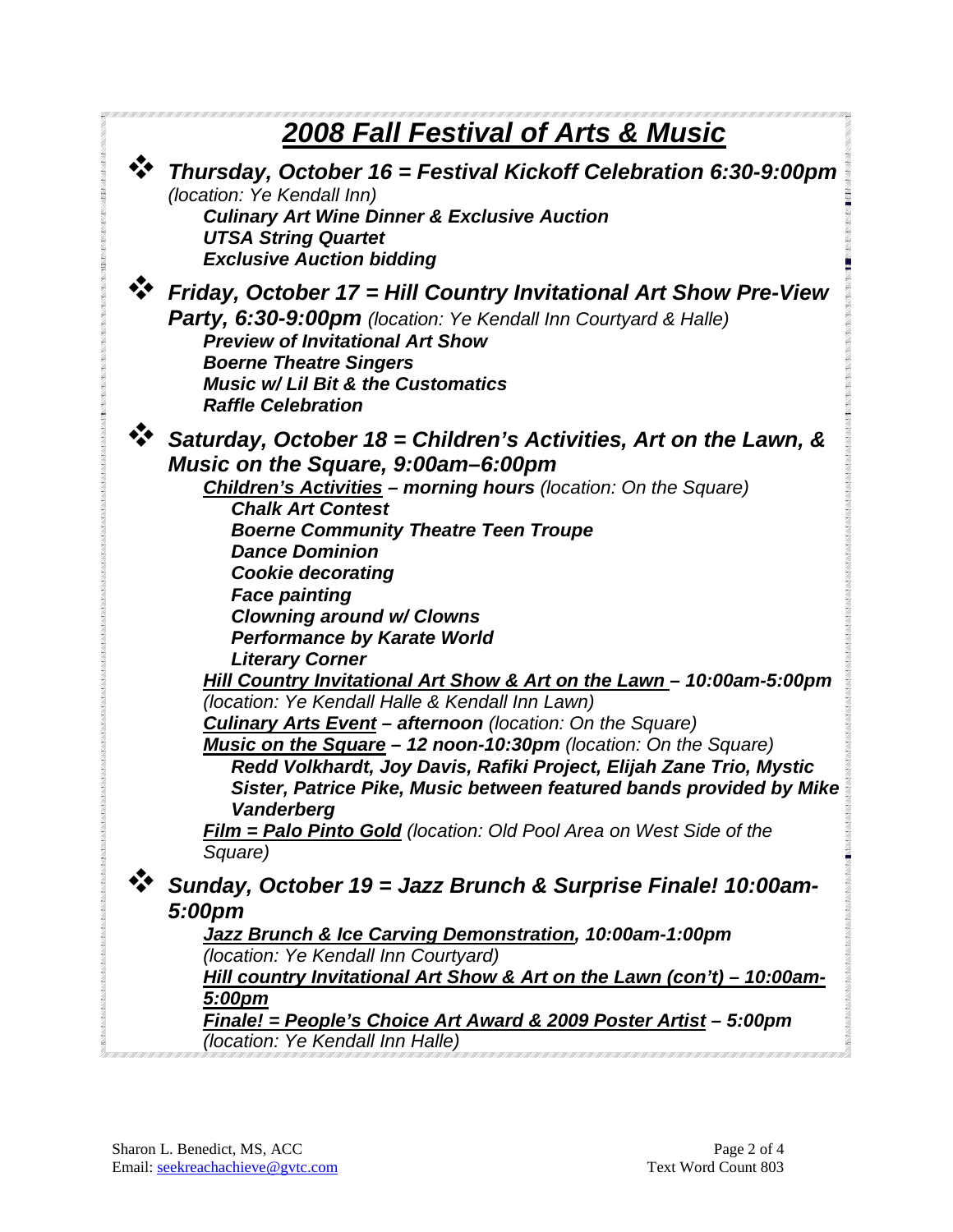Just pick any or all of these great events and activities for each family member. For parents and grandparents, adult friends, co-workers of businesses and organizations, reserve an exclusive table for the *Culinary Art Wine Dinner & Exclusive Auction* on Thursday night. Be wined and dined along with music by the famous UTSA String Quartet. Then join in on the exclusive art auction of some of the most superb art offered by our very own Texas artists.

Then come along on Friday to the *Hill Country Invitational Art Show Pre-View Party.* This event is a great way to view and be a part of the world of art and artists. Come as a business or organizational group, or just by yourself as you meet and find new friends enjoying the highlights of this Friday night festival of arts and music, offered by the Boerne Theatre Singers, Lil Bit & the Customatics. And don't forget to sign up for the Raffle Celebration Giveaway.

On Saturday, October 18, your kids will really love this day with children's activities such as the Chalk Art Contest, Boerne Community Theatre Teen Troupe, and Dance Dominion. In addition, don't have them miss a fun time with cookie decorating, face painting, clowns, performance by Karate World, and a special literary corner offered by the Boerne Library.

For everyone, the *Hill Country Invitational Art Show & Art on the Lawn* officially begins; with the *Culinary Arts Event* in the afternoon, and *Music on the Square* from noon on—featuring a variety of artists—Redd Volkhardt, Joy Davis, Rafiki Project, Elijah Zane Trio, Mystic Sister, Patrice Pike, and music between featured bands provided by Mike Vanderberg. Then to top it off for Saturday is the *Palo Pinto Gold* film you don't want to miss.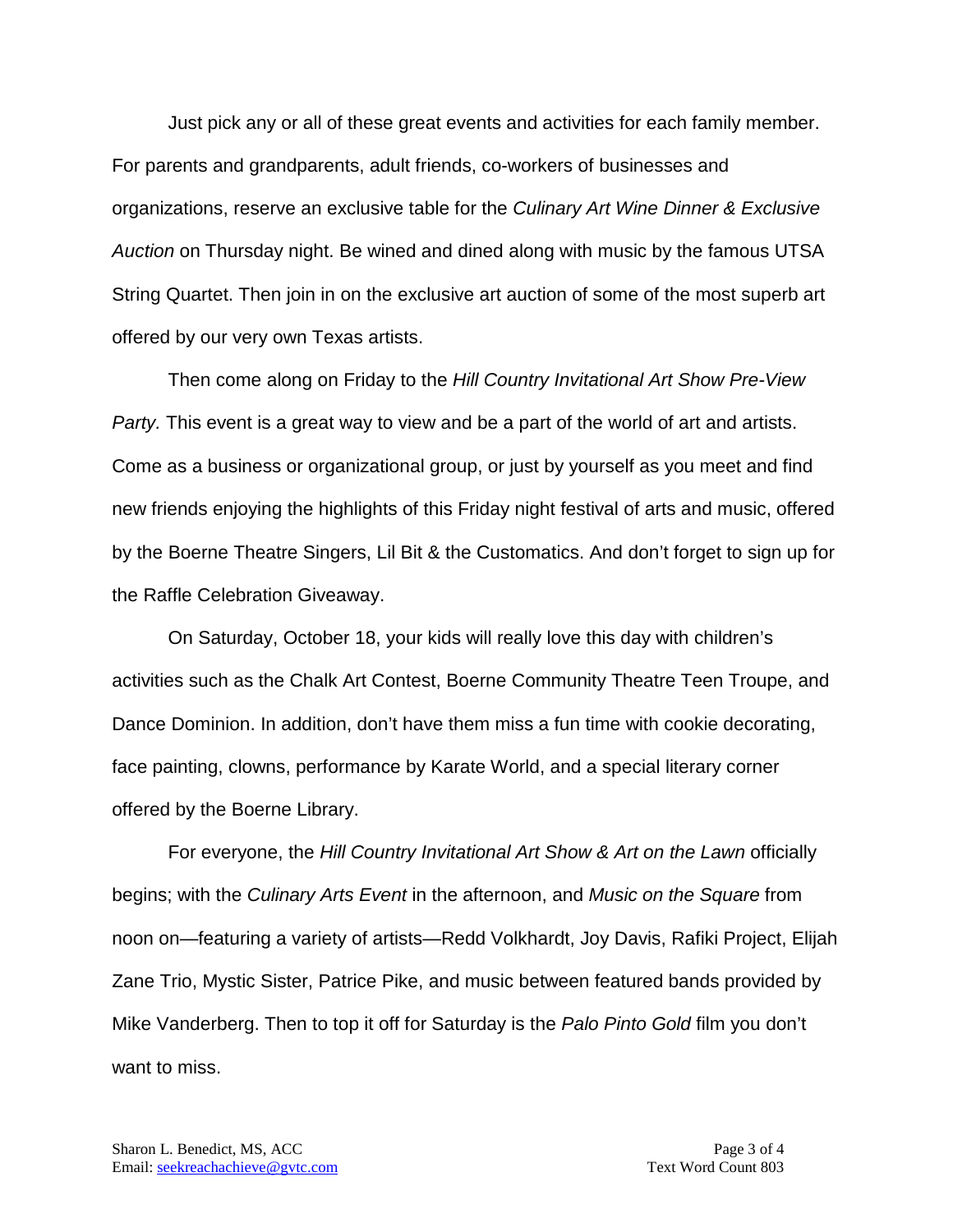Then comes Sunday, October 19, with the Jazz Brunch & Surprise Finale! You will not only hear some great jazz and have a fantastic brunch, but also see a terrific Ice Carving Demonstration. The *Hill Country Invitational Art Show & Art on the Lawn* will also continue throughout the day. The Festival Finale will be announcing the *People's Choice Art Award & 2009 FFAM Poster Artist*. What a great way to wind up your day and weekend celebrating all the Arts with your family, friends, and neighbors. See you there!

--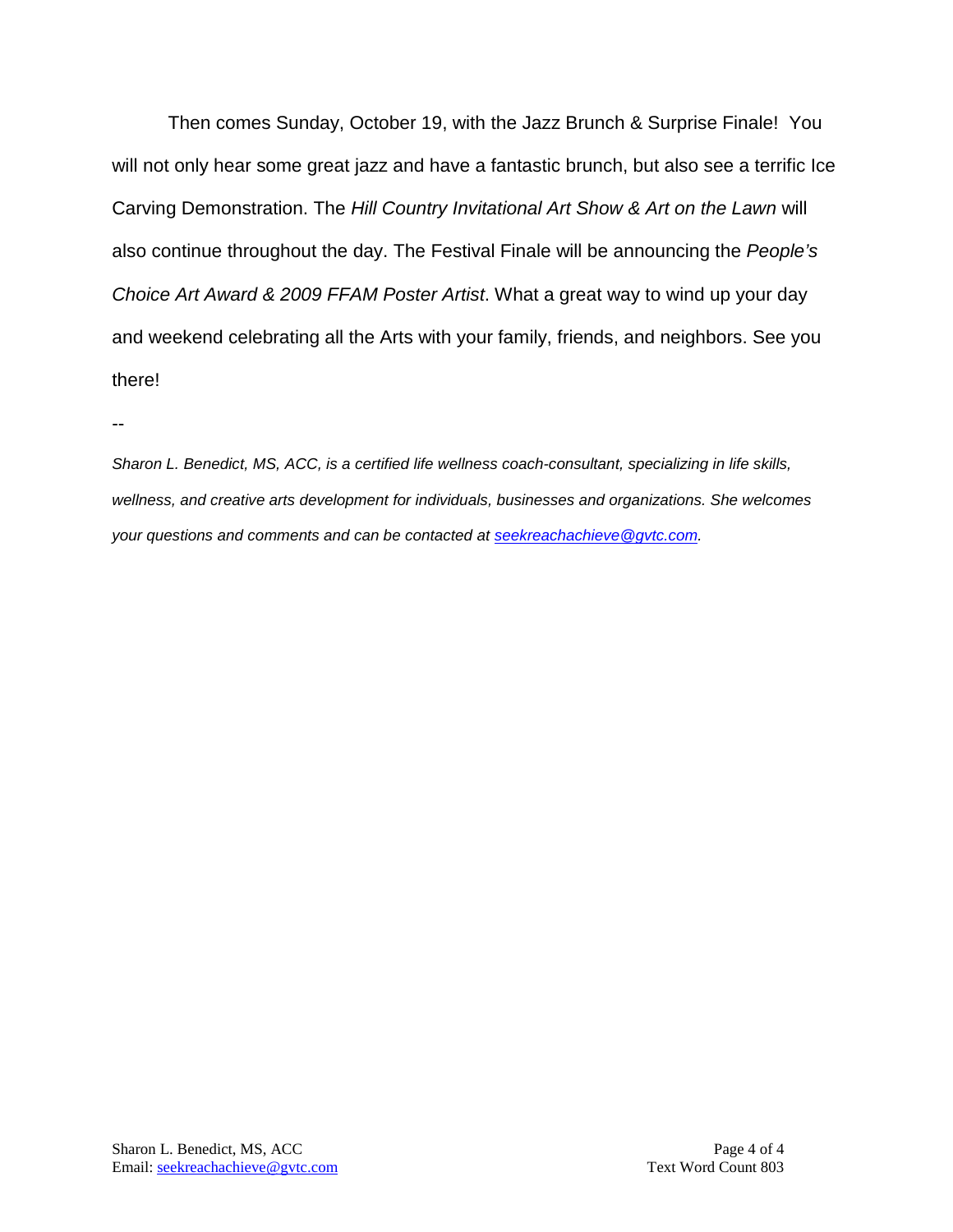

**Life Skills for Today** *By Sharon L. Benedict MS, ACC*



## *Creating Fun Cyber Relationships with your Kids*

Ever wonder what your kids are doing on the computer and the internet when they get home from school? Is it a trade secret that says, "Parents not allowed!?" We all know it's important to give our children space and privacy. Yet, we parents are a curious lot and may sneak into their room while they are at school to check out their favorites and emails. Before you venture into that risky relationship territory, here are some tips for engaging in some cyber fun with your kids that just might help them say "no" to the riskier and uglier side of cyber space. With the next issue, safety tips for you and your kids will be covered.

For the moment, let's have some fun creating ideas for sharing cyber space with your kids that say "My Mom and Dad are really cool!" Yes, I used the word "cool." Although for some generational researchers, "Cool" is no longer the operative word for Millennials. Yet, I still hear it everywhere I go, no matter the age.

For Lewis Macadams' book *Birth of the Cool* "*Cool* is a knowledge, a way of life." For Marcel Dansei, in his treatise, *Cool: The Signs and Meanings of Adolescence*, "Cool is an age-specific phenomenon, defined as the central behavioural trait of teenagerhood." Personally, when I hear my kids call me "cool" I beam all over; and I'm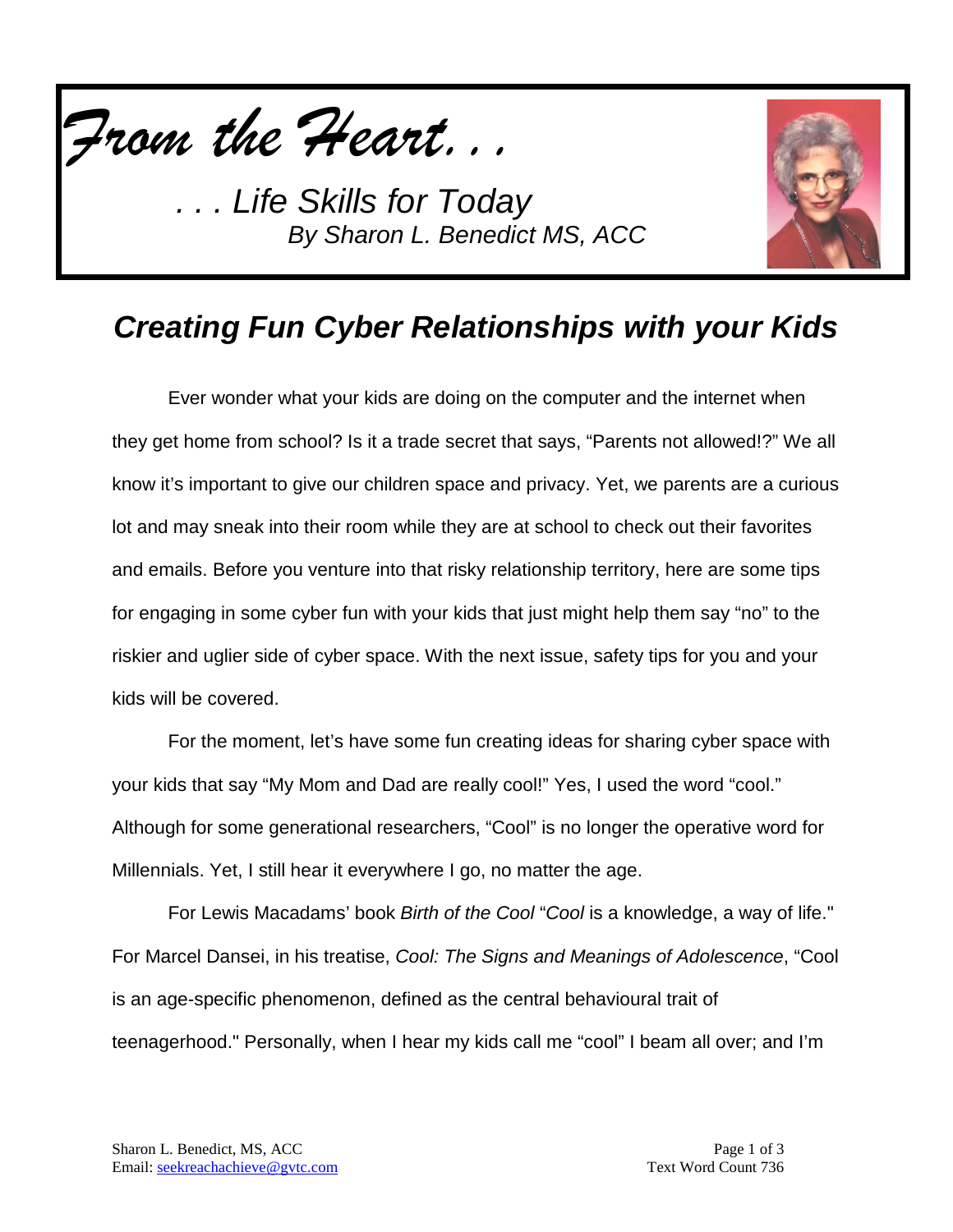in my 60s and still connected to the 60's generation in so many ways. Yet, you can actually call me a Conservative Hippie. Now that's "Cool!"

So, how do you want to connect with your kids in cyber space and be called "cool" too? First, it's actually very simple. For many Millennials (age 6-25), they want simplicity, not "cool." They may want things easy and fast, without fancy bells and whistles. They don't want hype. They just want a product, service, and relationship to be authentic, honest. So, Mom, Dad, let's give it a try.

Here are some ideas I've tried out over the years and some new ones too:

- Send them "I love you" hellos via email and Instant Messaging.
- Create a digital scrapbook of your kids growing up, and periodically send them an image or video they would enjoy (not just pictures of them but of special things they collected on a trip, an event, or something a friend gave them that they may lose later on as they become adults; be careful with this one regarding a picture of them; you might not get the response you wish if they had a bad hair day!).
- By all means send them a MP3 song for their age and yours. Give them a chance to hear the music you loved when you were their age. Enjoy the response you get!
- If your kids have a MySpace, and they say it's ok to visit it, go for it. You will learn much about your kids and may find ways to enter into the fun…wholesome stuff of course!
- Invite via email, text messaging, etc. to do something special with you. Make it spontaneous as much as possible. Kids love it! It makes the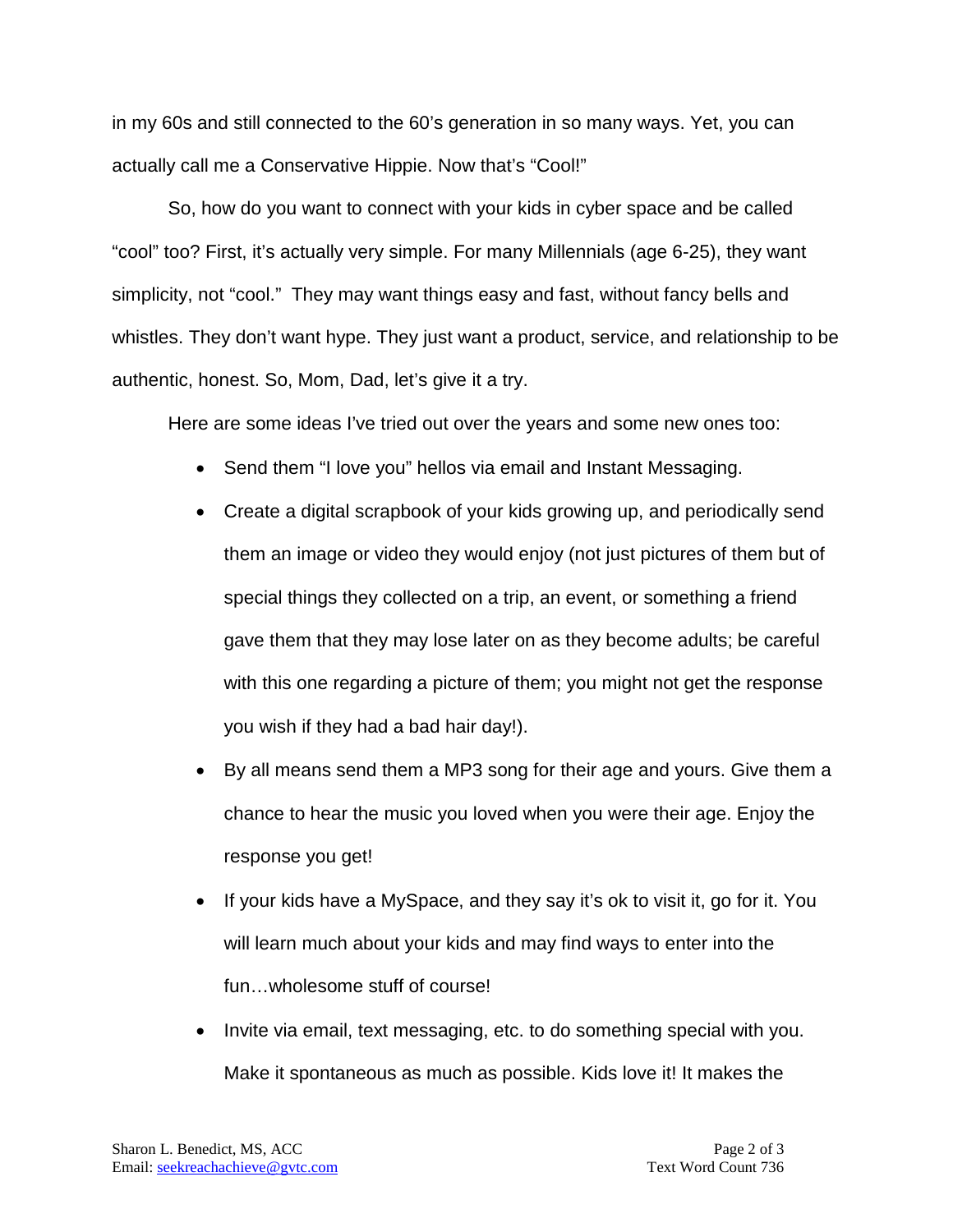routine of school, homework, chores more tolerable. They may even have an upbeat attitude about those responsibilities.

- We all need a surprise once in a while. Send them a mystery riddle that when they figure it out, there will be a prize at the end.
- Get them connected to community activities, events, and volunteer organizations via email/website links. You will be amazed at their genuine interest.
- Send them travel website links and talk about the possibilities of the family going there. And at some time, age appropriate, that they could go on their own. If an interest is shown, talk about how to budget for it together.

Check out the PBS Kids organization [\(http://pbskids.org/itsmylife/family/\)](http://pbskids.org/itsmylife/family/) for ways that kids answered this question, "What's the coolest thing your dad (mom) has done for you recently?" In addition, during the rest of September, create your own list of possibilities to make the cyber space connection. You will never regret it. You just might hear them call you "cool" to their friends. Now, that's worth all the effort and fun you will have with your kids.

--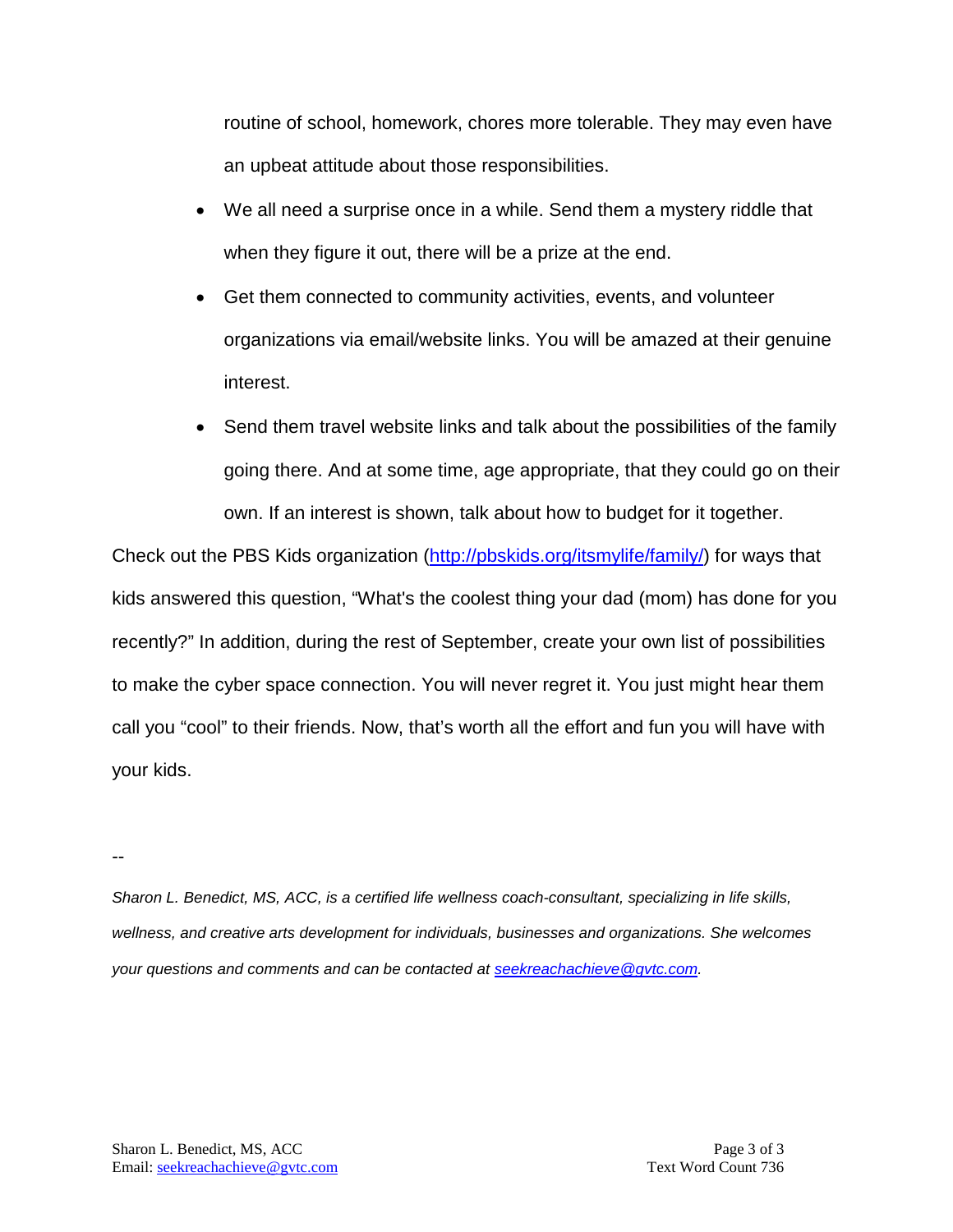

*. . . Life Skills for Today By Sharon L. Benedict MS, ACC*



## *Cyber Space Safety For Kids*

There is probably not one topic or word we can't find in detail on the internet today. I can only imagine what it will be like in another ten years. That means your kids can too. Today, the internet is now an essential learning tool at just about any grade level. Yet, it depends on what they link into that determines what they learn—for good or bad.

They can learn about one of nature's rarest Northern Hairy-nosed Wombat of Greensland, read about their favorite soccer star, or study a Tyrannosaurus. Your kids can then email or text message their best friend about it. They can also move through the darker side of cyber space almost at will. Today, millions of people around the world anonymously communicate in a virtually uncontrolled e-world. So, how do you keep them cyber safe?

KidsHealth.org [\(www.kidshealth.org/kids/grow\)](http://www.kidshealth.org/kids/grow) and PEW Research Center [\(http://www.pewresearch.org\)](http://www.pewresearch.org/) say it really comes down to just a few simple guidelines:

- Don't communicate with strangers online and never agree to meet in person.
- Tell a parent or another adult if a stranger contacts you in a chat room or through email or text messaging.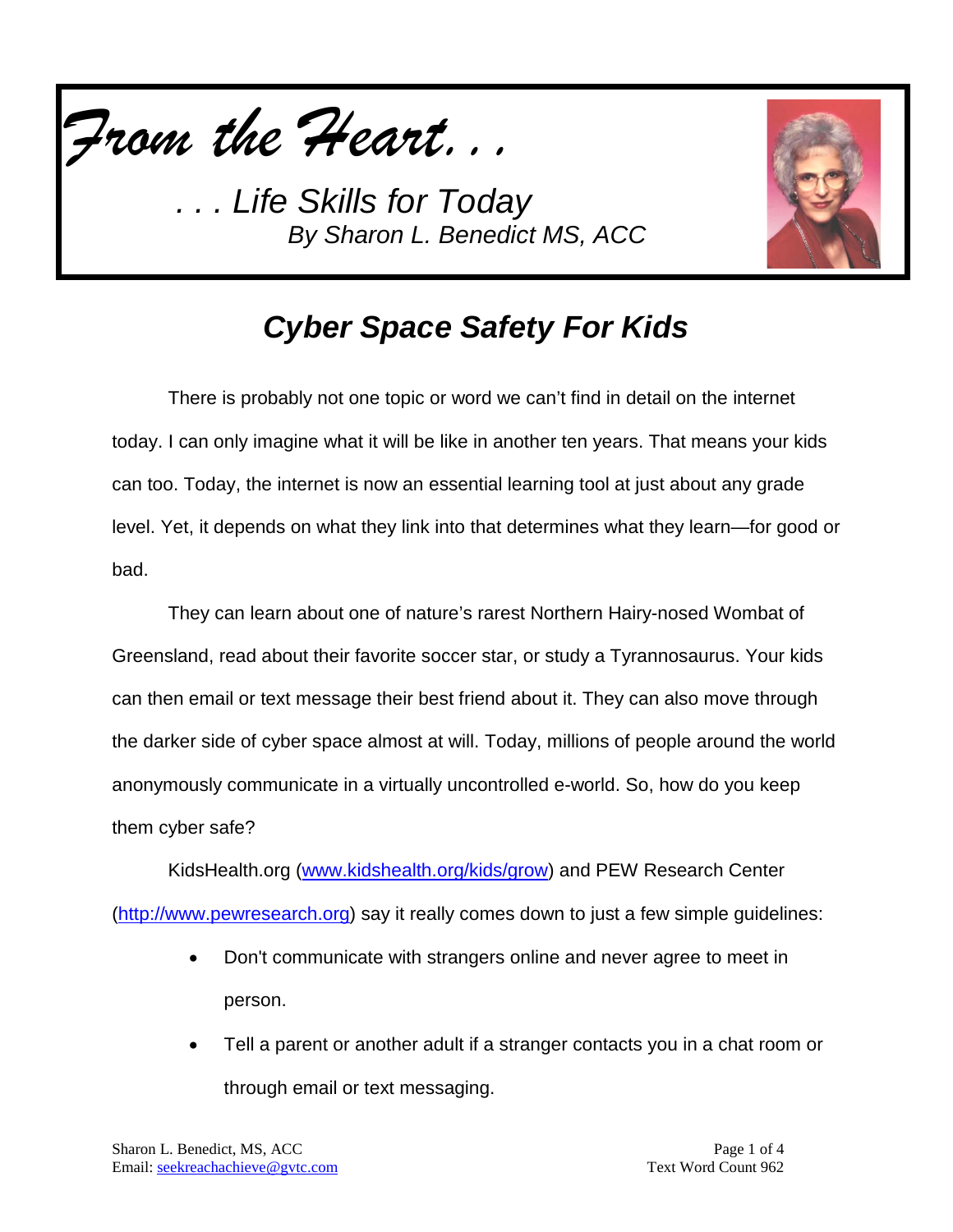• Don't enter contests, join clubs, or share your personal information for any reason, unless your mom or dad says it's OK. Personal information includes your name, address, age, phone number, birthday, email address, where you go to school, financial information, and other facts about you.

Since we all were kids, our moms and dads have told us to not talk with strangers. Today, that also goes for any strangers online. It's so easy to meet anyone on the Internet—through chat rooms, emails, text messages, computer bulletin boards—someone your children nor you don't know. We all enjoy making new friends; but online, the risks are very high for young kids when it comes to strangers.

In addition, 97% of teens ages 12-17 play computer, web, portable, or console video games—E-rated "Everyone" games (i.e. Solitaire and Dance Dance Revolution), deemed suitable by the ratings board for players of all ages, to games rated Mature (M) for violence, blood and gore, and language (Halo). For most teens, gaming is a social activity and major component of their overall social life—including interactive online [\(http://pewresearch.org/pubs/953/teens-video-games-and-civics\)](http://pewresearch.org/pubs/953/teens-video-games-and-civics). Risk is also present in this environment.

Although we would like to think our kids are savvy when it comes to knowing the danger signals, most kids are basically new and naïve at the tactics of some people. For those in a safe, wholesome family environment, most kids just want to trust other young people and adults. Whoever is chatting with them may seem really nice and sound fine. Yet, you just don't know how they may be misrepresenting themselves. Kids would soon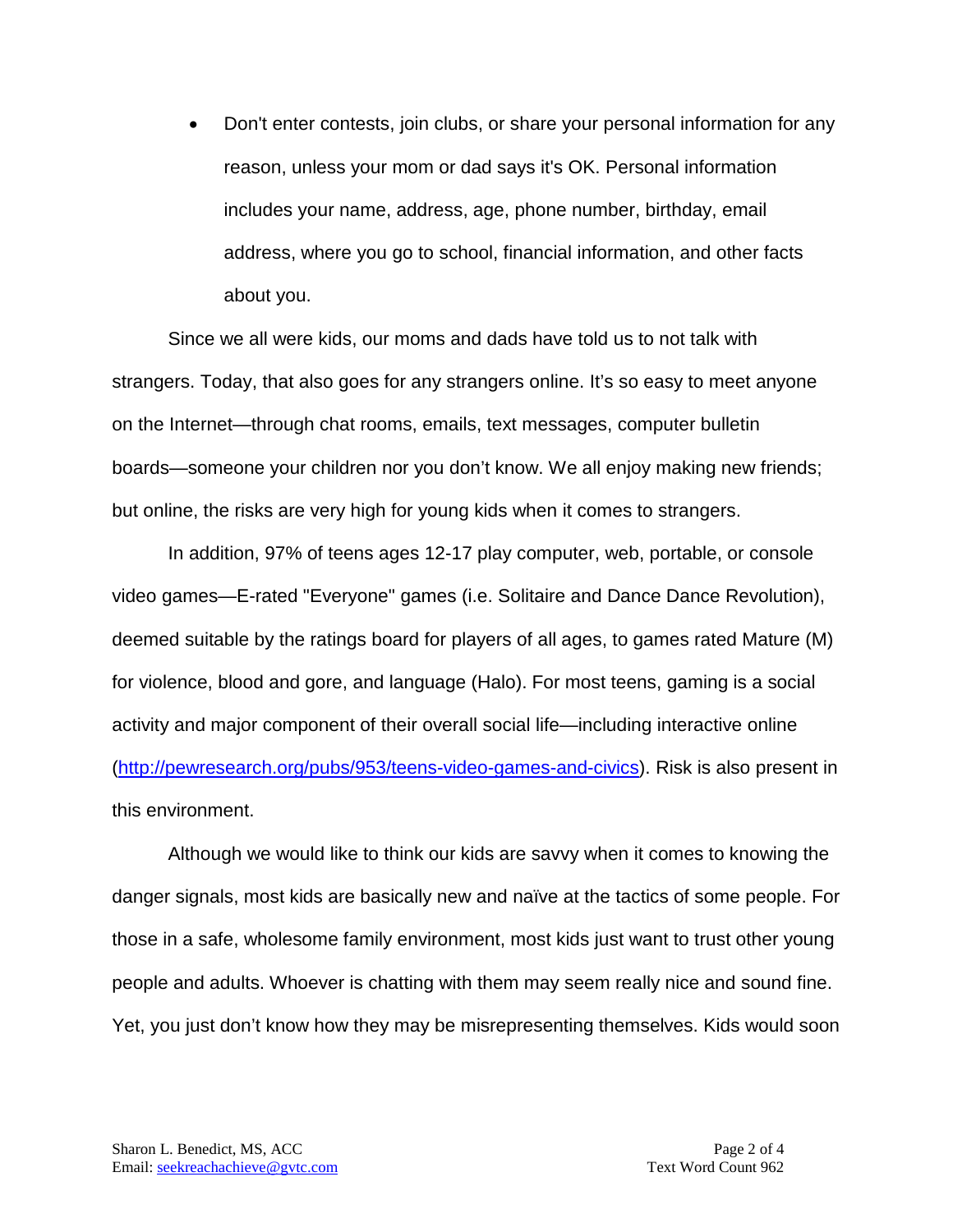find themselves in a dangerous situation, particularly when they agree to meet the mysterious online "friend" in person.

So, kids, follow these three basic tips, and you will safer all around. And be sure to let your parents know if a stranger emails you, sends a text message, or starts a conversation with you in a chat room. They may be just trying to sell you something or worse. Your parents should decide what's best to do—which could mean you will need to change your email address. If so, parents should notify the BBS SYSOP (systems operator) about the problem. If the SYSOP does not give you satisfaction in stopping the abuse, call the police.

For parents as well as their children, be sure to keep your privacy as private as possible online when thinking about signing up for something through creating a sign in, log in account or personal profile. The webpage may look official but may not be. Kids need to check with their parent or grown-up before doing so. This information could be used for reasons you or your kids wouldn't like. You just might get tons of spam and junk email.

Parents and their kids all tend to visit any number of online blogs, forums, and chat rooms. So, if you or your kids do, choose a made up screen name or email account name—not your real name. Instead of Michael Jones, choose something like "WoolyWombat." Be creative and stay safe with a moniker only your closest friend and family will know. Never give out your Internet password to anyone other you're your parents.

What other ways can you, as parents, protect your children?

• First, learn about computers. Take a class or two.